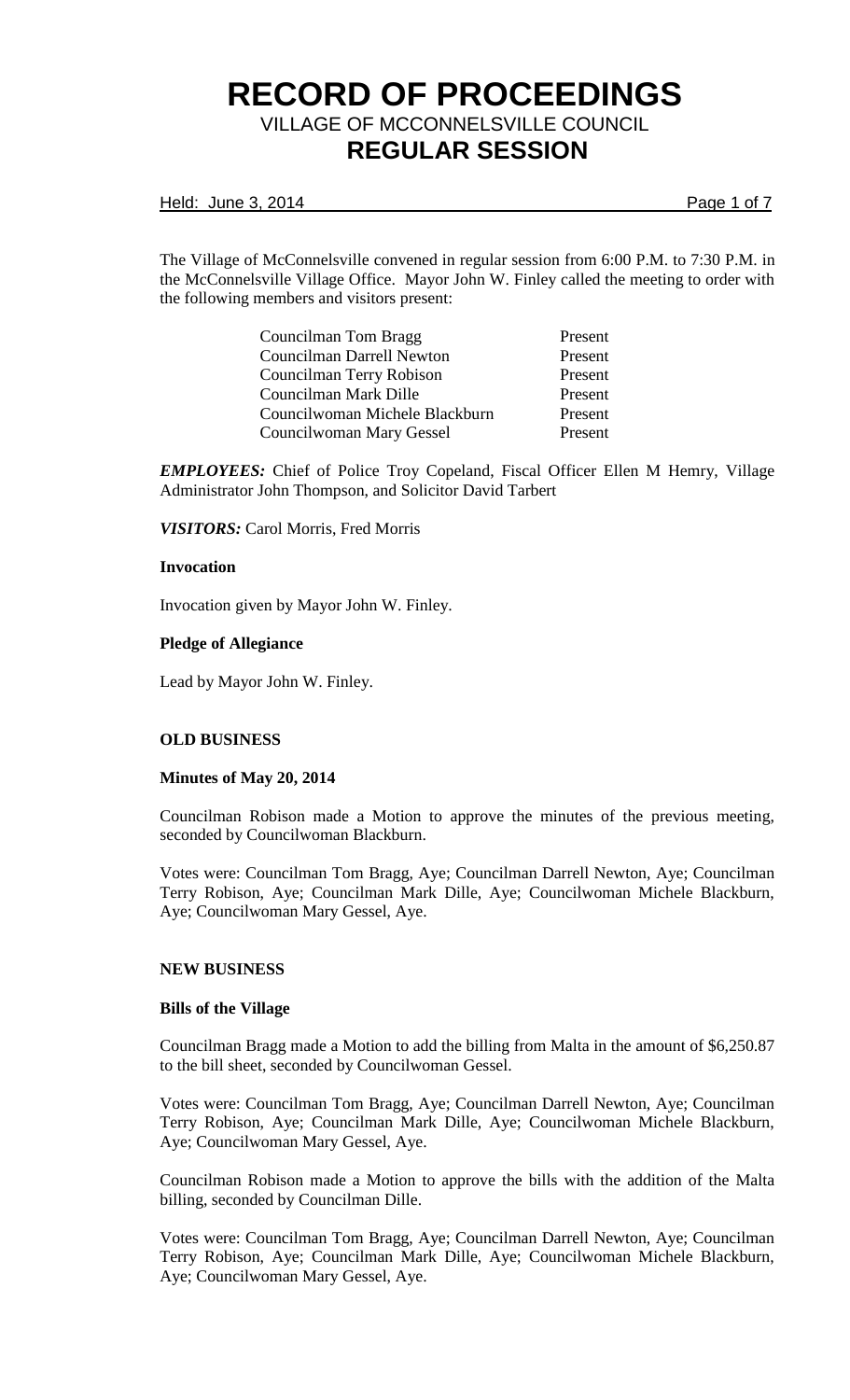Held: June 3, 2014 **Page 2 of 7** 

## **Monthly Financial Reports and Bank Reconciliation**

Council signed off on the May Monthly Financial Reports and Bank Reconciliation.

## **Mayor John W. Finley**

Mayor Finley reported May Parking Meter receipts as follows: Fines - \$198.00; Meters - \$1,539.88 for a total of \$1,737.88. Mayor Finley reported May Income Tax receipts as \$26,628.64. Mayor Finley reported May Mayor's Court receipts as follows: Village - \$6,103.00; Morgan County Treasurer - \$238.60; Treasurer of State – \$1,172.40 for a total of \$7,514.00.

Mayor Finley reported he received a letter from the Mayor's Association of Ohio. They have appointed him to the committee for another two years.

Mayor Finley reported he will be meeting with Kathleen Young from Governer Kaisch office tomorrow.

Mayor Finley reported he received a letter from someone doing research on prohibition from back in 1882; they are wanting some copies of ordinances. Mayor Finley stated he is going to respond that they can come in and look at anything in our archives if they wish to do so.

Mayor Finley stated he mentioned the purchase of a new police cruiser at the last meeting. We have budgeted to replace the used cruiser we purchased four years ago. It is in need of some costly repairs; and, we have elected not to spend any more monies on it.

Mayor Finley stated he has a State Bid of \$28,542.20 on a 2014 Dodge Durango police package. Mayor Finley stated we are asking Council to pass an Ordinance tonight on emergency measure to purchase this cruiser; if we do not, we will have to purchase a 2015 and it would be more costly. Mayor Finley stated this vehicle will go to Chief Copeland and his current cruiser will be passed down to Officer Weyant. Mayor Finley stated once the new cruiser is purchased, there will be other expenses such as radios, repeaters, light bars, etc. This vehicle would replace the Ford Crown Victoria.

## **Ordinance 14-18**

Mayor Finley introduced Ordinance 14-18, AN ORDINANCE TO AUTHORIZE THE CHIEF OF POLICE TO ENTER INTO A CONTRACT FOR THE PURCHASE OF A POLICE CRUISER BY STATE PURCHASE AGREEMENT; AND DECLARING AN EMERGENCY.

Councilman Robison made a Motion to suspend the rules requiring three separate and disctinct readings and place on emergency measure, seconded by Councilman Newton.

Votes were: Councilman Tom Bragg, Aye; Councilman Darrell Newton, Aye; Councilman Terry Robison, Aye; Councilman Mark Dille, Aye; Councilwoman Michele Blackburn, Aye; Councilwoman Mary Gessel, Aye.

Councilman Dille made a Motion to adopt Ordinance 14-18 on emergency measure, seconded by Councilwoman Gessel.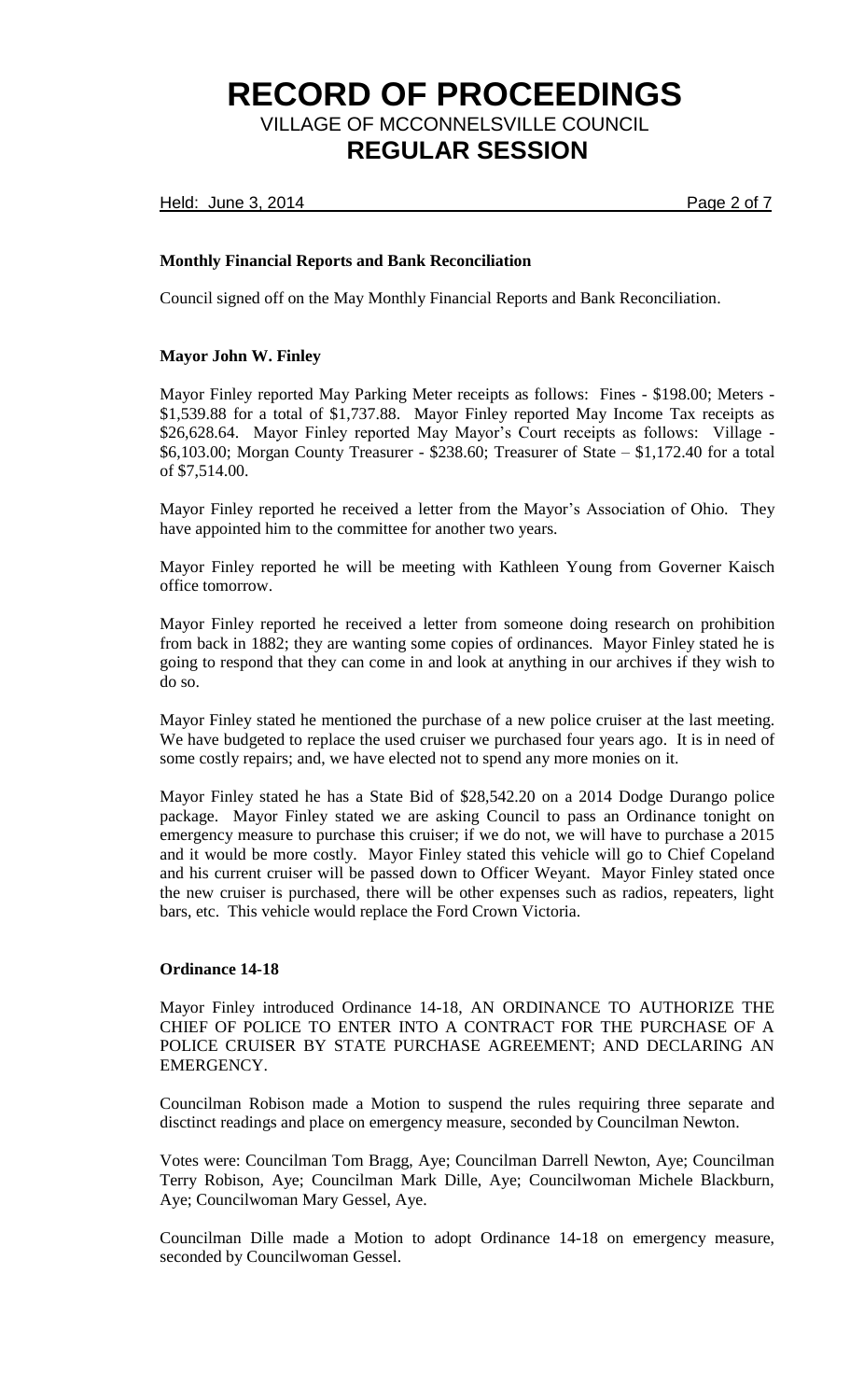### Held: June 3, 2014 **Page 3 of 7**

Votes were: Councilman Tom Bragg, Aye; Councilman Darrell Newton, Aye; Councilman Terry Robison, Aye; Councilman Mark Dille, Aye; Councilwoman Michele Blackburn, Aye; Councilwoman Mary Gessel, Aye.

Ordinance 14-18 was duly adopted.

### **Resolution 14-16**

Mayor Finley introduced Resolution 14-16, A RESOLUTION TO ESTABLISH BLANKET CERTIFICATE LIMITS.

Councilman Bragg made a Motion to suspend the rules requiring three separate and disctinct readings and place on emergency measure, seconded by Councilwoman Blackburn.

Votes were: Councilman Tom Bragg, Aye; Councilman Darrell Newton, Aye; Councilman Terry Robison, Aye; Councilman Mark Dille, Aye; Councilwoman Michele Blackburn, Aye; Councilwoman Mary Gessel, Aye.

Councilman Robison made a Motion to adopt Resolution 14-16 on emergency measure, seconded by Councilwoman Blackburn.

Votes were: Councilman Tom Bragg, Aye; Councilman Darrell Newton, Aye; Councilman Terry Robison, Aye; Councilman Mark Dille, Aye; Councilwoman Michele Blackburn, Aye; Councilwoman Mary Gessel, Aye.

Resolution 14-16 was duly adopted.

#### **Ordinance 14-17**

Mayor Finley introduced Ordinance 14-17, AN ORDINANCE REPEALING ORDINANCE 84-20.

Councilman Newton made a Motion to Table Ordinance 14-17 until the next meeting; seconded by Councilman Robison.

Votes were: Councilman Tom Bragg, Aye; Councilman Darrell Newton, Aye; Councilman Terry Robison, Aye; Councilman Mark Dille, Aye; Councilwoman Michele Blackburn, Aye; Councilwoman Mary Gessel, Aye.

Ordinance 14-17 was tabled.

Mayor Finley stated Councilman Bragg has done some work on getting an estimate from Discount Signs and Awnings for construction of two awnings for the front of the Opera House at a total cost of \$6,100.00. Mayor Finley stated he talked with Village Administrator Thompson to see if this expense could be added to the grant we are applying for the Opera House; and he feels it would be a good candidate for this.

Councilwoman Blackburn made a Motion to authorize the Village Administrator to try and add this expense to the Grant; seconded by Councilman Dille.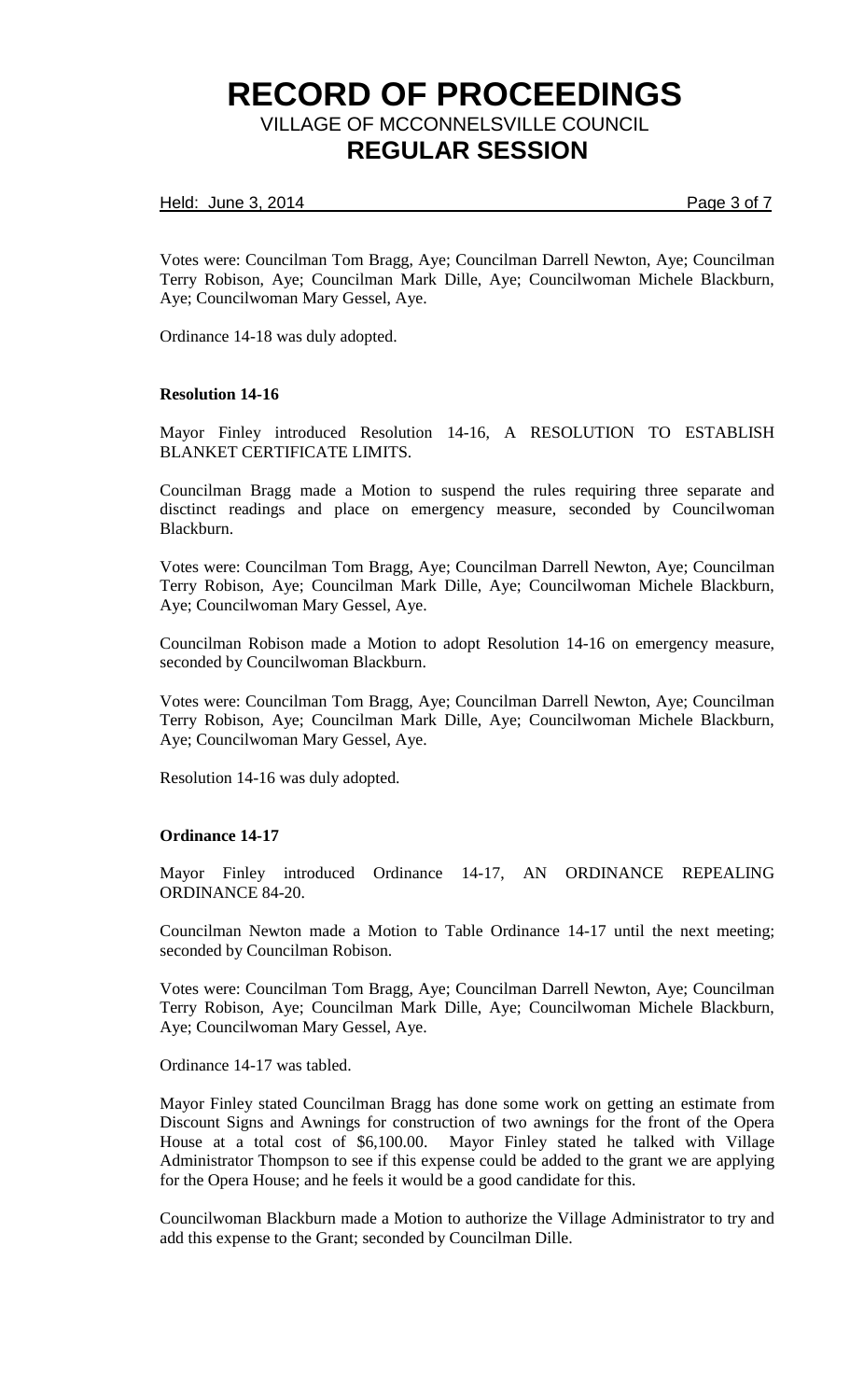#### Held: June 3, 2014 **Page 4 of 7**

Votes were: Councilman Tom Bragg, Aye; Councilman Darrell Newton, Aye; Councilman Terry Robison, Aye; Councilman Mark Dille, Aye; Councilwoman Michele Blackburn, Aye; Councilwoman Mary Gessel, Aye.

Councilman Bragg brought in a sample awning for Council to see the type of framing and material they use.

### **Village Administrator John Thompson**

Village Administrator Thompson reported the pool is up and running. Village Administrator Thompson stated the pool itself has been approved by the Health Department; however, there has been an issue with the slide. It is worked out now; he has e-mailed the information to them for approval this morning. Village Administrator Thompson reported the slide does work; we just need to teach people how to use it.

Village Administrator Thompson reported we should be getting the contract on the HVAC tomorrow.

Village Administrator Thompson reported he met with the gas company regarding the slip on Fourth Street; they are getting ready to repair it.

Village Administrator Thompson reported he has hired two summer helpers through the Job and Family Services Program; one started Monday, and the other will be starting tomorrow.

Village Administrator Thompson reported the auction for excess inventory will be this Saturday at 10:00 A.M. at Fourth Street Tin Building. Tim Hallowell and his crew will be doing the auction.

Village Administrator Thompson reported they are looking at doing the alleys starting at Kennebec to Fourth, East and West; and, North and South through the next Distress Grant if it is awarded to us. He will be getting a price quote; he needs to expend around \$40,000; therefore, he may have to add or remove some footage.

Village Administrator Thompson reported he met with Ann Bonner, Arborist with ODNR. They looked at the trees that died at the new bridge; and, she feels some type of herbicide was used around the trees and that is what killed them. We do not know who done it; we do know that the Village did not do it. Ms. Bonner is recommending we leave the grass growing and mulch around the trees and not mow close. Village Administrator Thompson stated with the grant agreement on the trees, the Village may be forced to replace them. She will be coming back to talk with Council.

Mayor Finley stated he read an article where another village had trees that were killed and it was from the salt run off of the highways in the wintertime.

Village Administrator Thompson stated Ms. Bonner was confident it was a herbicide.

Village Administrator Thompson reported he hired Todd Kidd tonight for the Street Crew; he will be starting on June  $16^{\text{th}}$ .

Mayor Finley stated he used to get a water usage sheet and he has not received them for awhile; he would like to begin getting them again.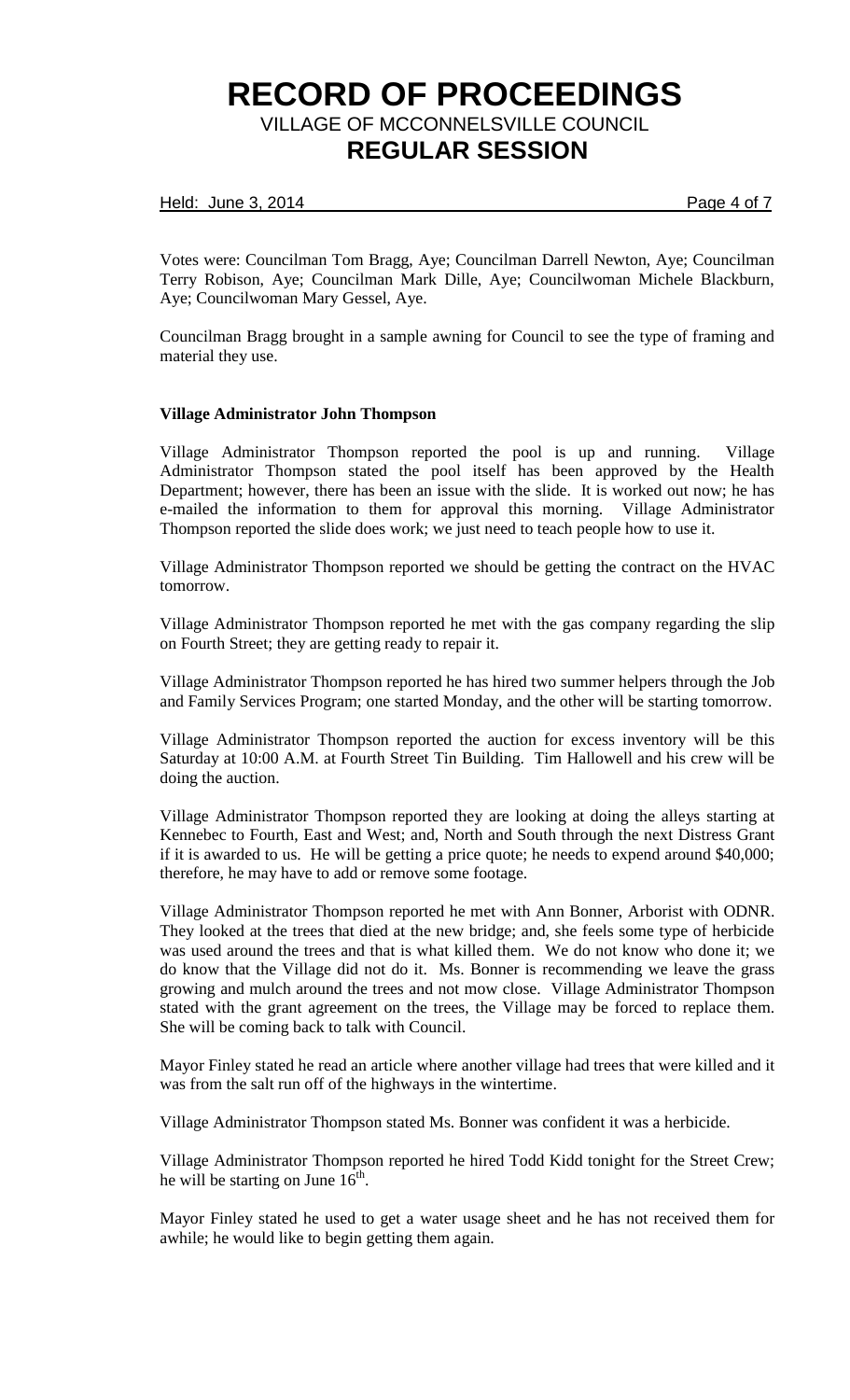### Held: June 3, 2014 **Page 5 of 7**

Mayor Finley stated we are hoping to get hot mix this week to start patching.

Councilwoman Gessel stated there is a catch basin on Kennebec between Braggs and Sorrels. Does it belong to the Village?

Village Administrator Thompson stated he does not know who put it in; it was prior to his working for the Village. Councilwoman Gessel stated it is plugged up now; and, they are asking for it to be cleaned out.

## **Chief of Police Troy Copeland**

Chief Copeland reported Julie with Relay for Life contacted him last week regarding closing the Square for 45 minutes for the Cancer Walk. Council noted they previously had asked for the Square to not be closed; and, that the Police Department would assist them with the walk.

Councilwoman Gessel questioned if the Chief had gotten the guns taken care of.

Chief Copeland stated yes; the old ones were traded in; and, he received two new ones in place of them.

Councilman Bragg questioned if we hadn't disposed of a "308" awhile back and an "AR".

Chief Copeland stated yes. We did not need a "308"; and, the "AR" we had blew the side out of it when the first magazine went through it. Chief Copeland was in class at the time and had to get his personal gun to finish the course. Since it had never been sent in to be repaired, he thought it was best to get rid of it.

Councilman Robison questioned Village Police Cruisers being driven home; and, listing it as a benefit to those employees.

#### **Recreation & Buildings Committee**

Councilman Newton questioned why we changed to liquid chlorine over powder chlorine at the pool. Village Administrator Thompson stated he did not know the reasons why; however, it is more efficient and safer than powdered.

Councilman Robison stated at one time it was discussed about putting an extra gate in down at the pool for emergency personnel to get in through if necessary. Mayor Finley stated yes we did; however, it has not been done yet. Village Administrator Thompson is to look into it.

Councilwoman Blackburn stated she would like to see about getting a camera system for at the pool. Mayor Finley concurred and asked Village Administrator Thompson to get pricing.

Councilwoman Blackburn stated she felt we should get a little bigger sign showing the location of the pool; some people do not realize there is one down there. Mayor Finley stated we are checking on getting some of the old signs replaced.

Councilwoman Blackburn stated she thought it would be a good idea to put a story in the Herald to support the new slide.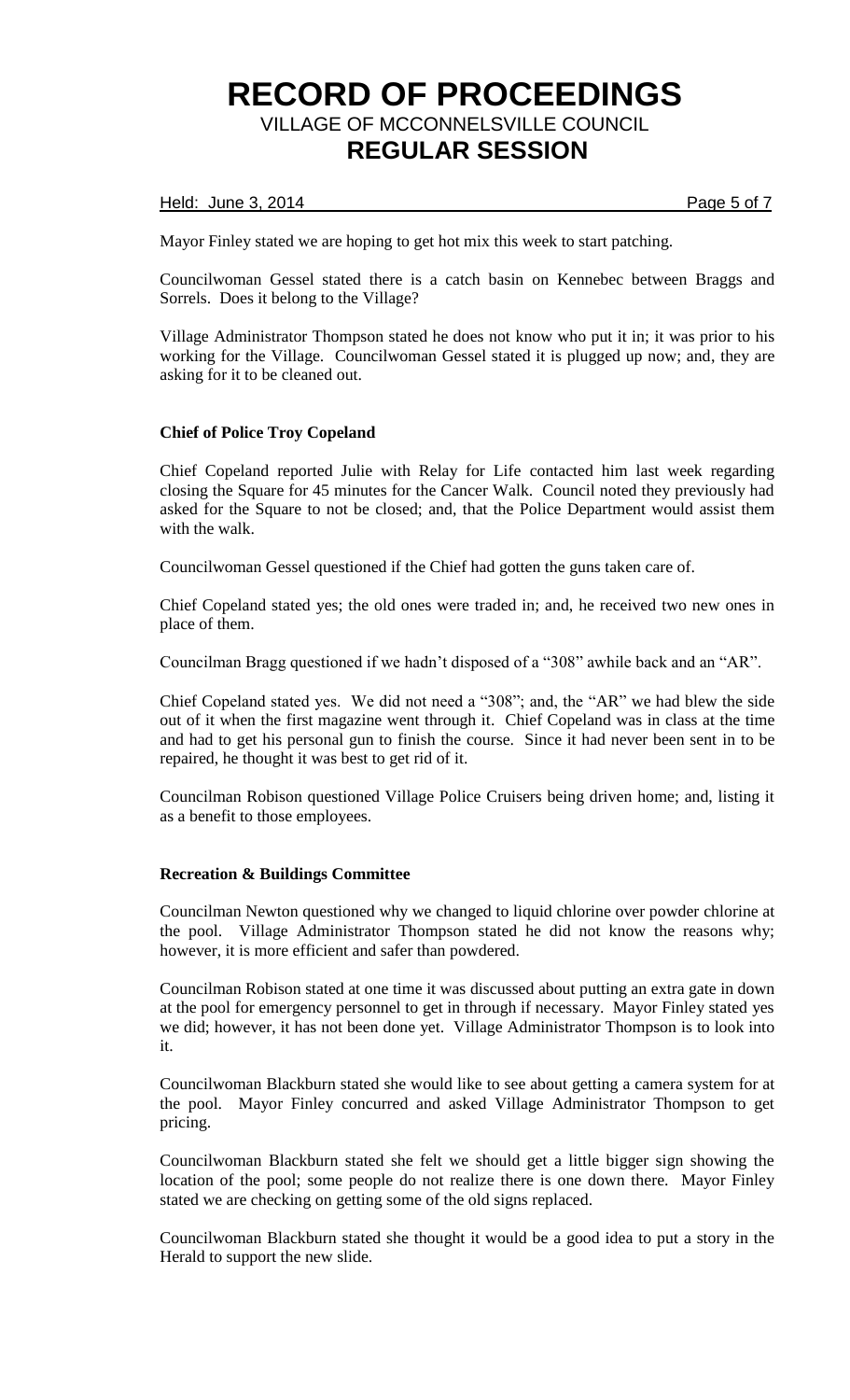### Held: June 3, 2014 **Page 6 of 7**

Mayor Finley stated he would like to have an employee party at the pool for all of the staff and their families again this year.

Councilwoman Gessel stated the Pool Manager had come to her regarding the Re-Enactors using the showers at the pool this year. Mayor Finley stated there is a public shower in Malta that is open for them to use rather than have her go down and wait for them to show up. Last year she waited every morning and only a couple showed up to shower.

Councilman Robison made a Motion to transition the Mayor's Court and Council Chambers to the office next door and to advertise for shared lease space; seconded by Councilman Bragg.

Votes were: Councilman Tom Bragg, Aye; Councilman Darrell Newton, Aye; Councilman Terry Robison, Aye; Councilman Mark Dille, Aye; Councilwoman Michele Blackburn, Aye; Councilwoman Mary Gessel, Aye.

The Motion carried.

### **Economic Development Committee**

Councilwoman Blackburn reported they have contracted for the fireworks for the  $4<sup>th</sup>$  of July; half of the money has been raised so far. The parade will be at 6:30 on Saturday evening and the entertainment will be held in front of the Court House.

Councilwoman Blackburn questioned since Wing Slingers has closed, where their liquor license went. Mayor Finley stated he does not know at this time; he has not received any paperwork regarding it.

Councilwoman Blackburn thanked everyone for the support of the Outdoor Extravaganza.

## **Public Safety Committee**

Councilman Dille reported he received a letter from Steve Williams stating the Safe Route to School Grant has been awarded; \$15,000 will be received this year to get the plan in order and the physical part of the work would begin in 2015. Councilman Dille stated this Grant is 100% funded.

Fiscal Officer Hemry stated if this Grant was being given to the Village; she would have to show the monies running through her books and would need to pass an Ordinance to set up the Capital Project.

### **Other Business**

Mayor Finley stated he wanted to briefly discuss a personnel issue; he feels Council should consider making the Part-time Administrative Assistant position a full-time position. Mayor Finley requested Fiscal Officer Hemry to research the finances to see what additional costs it would be and if we have the monies to cover it. Then he would like Council and the Village Administrator to look at possibly making the change.